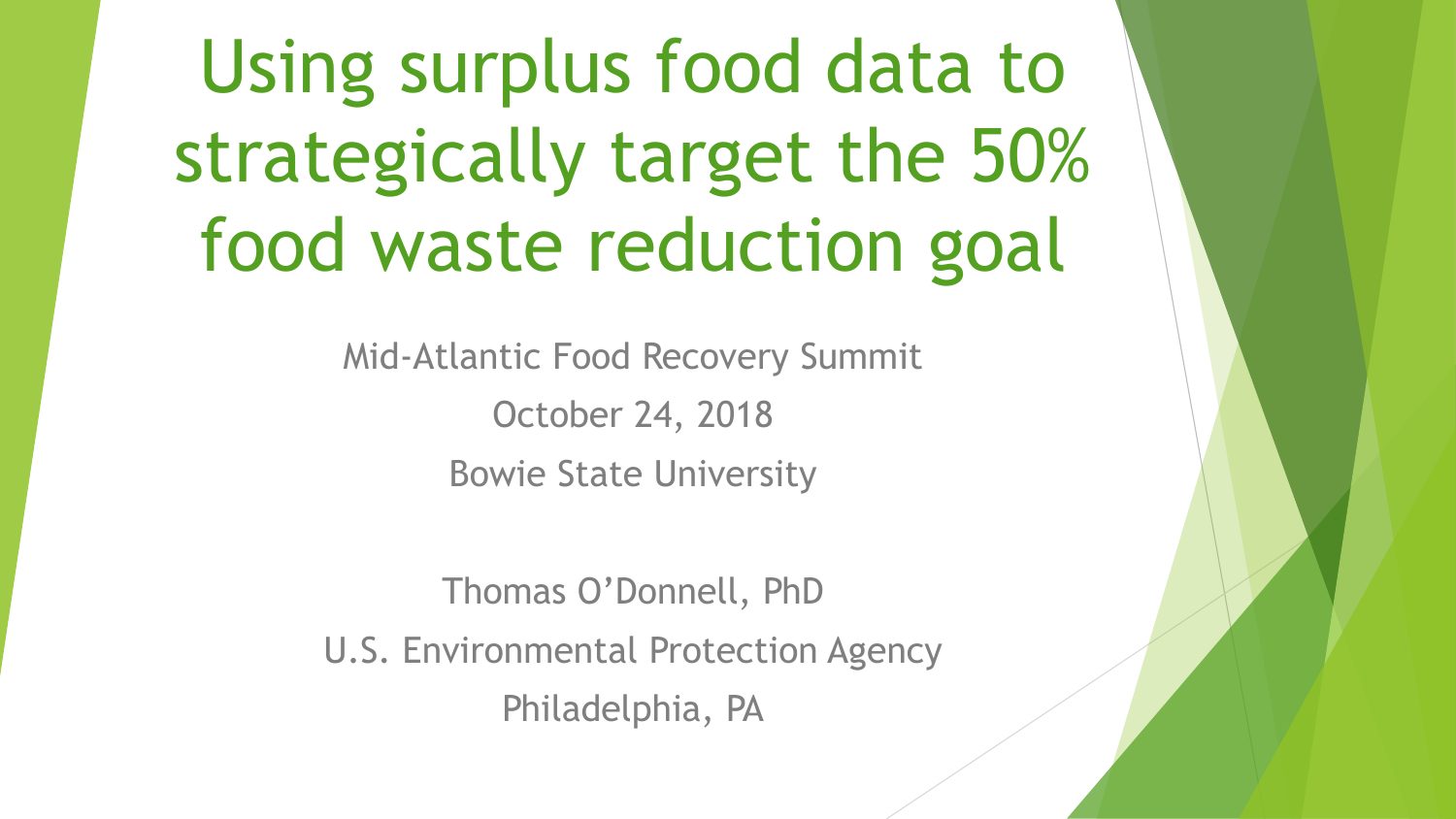# Reducing Mountains of ………



Teton Mountains, WO, National Park Service



Catskill Mountains, NY, CC BY-SA 3.0 English Wikipedia user Daniel Case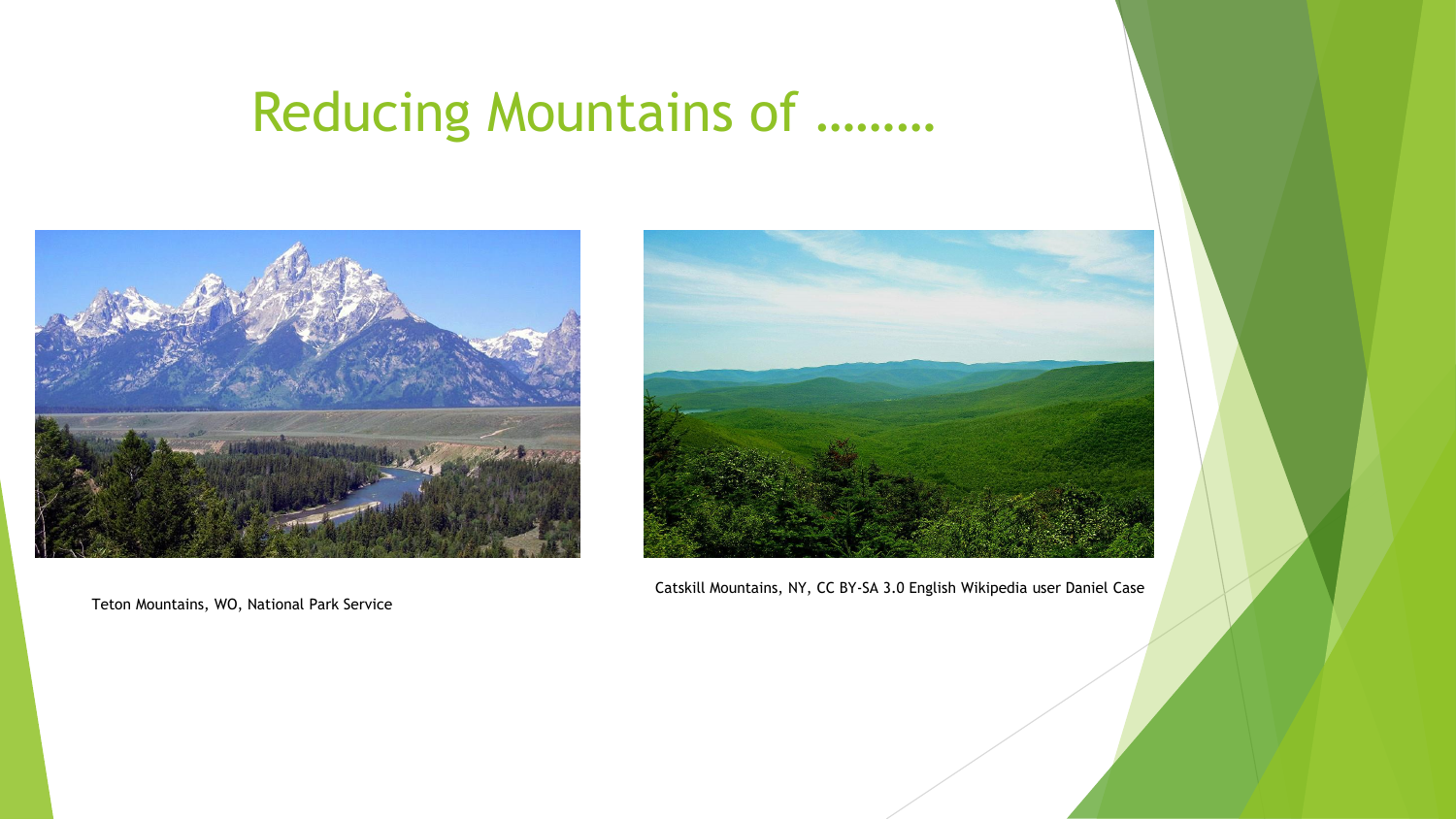## ReFED's Food Waste Sector Estimates

#### FOOD WASTED BY WEIGHT - 63 MILLION TONS

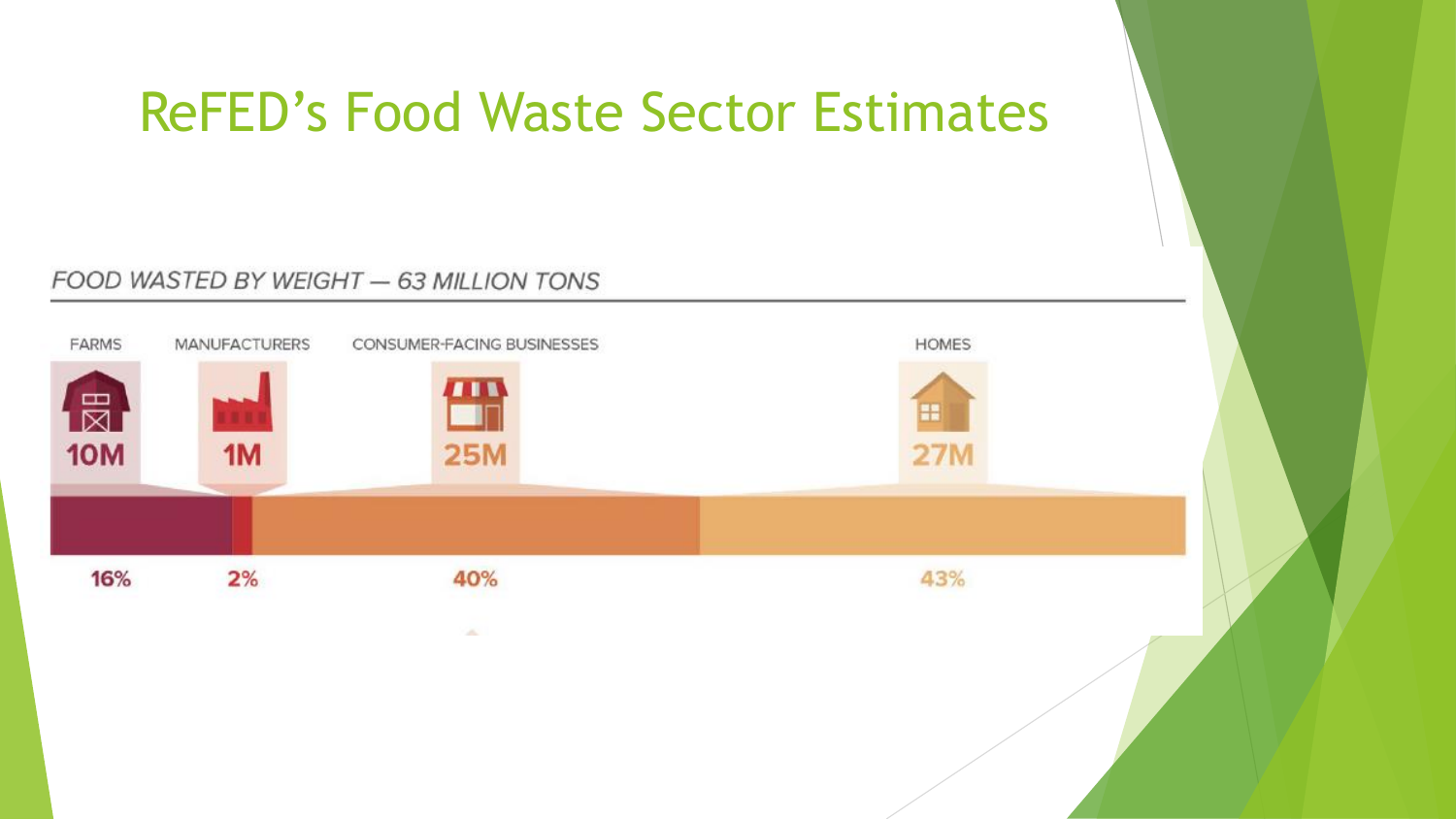### Typical Community Waste Profile

### Prince George's County, Maryland Tons of Wasted Food

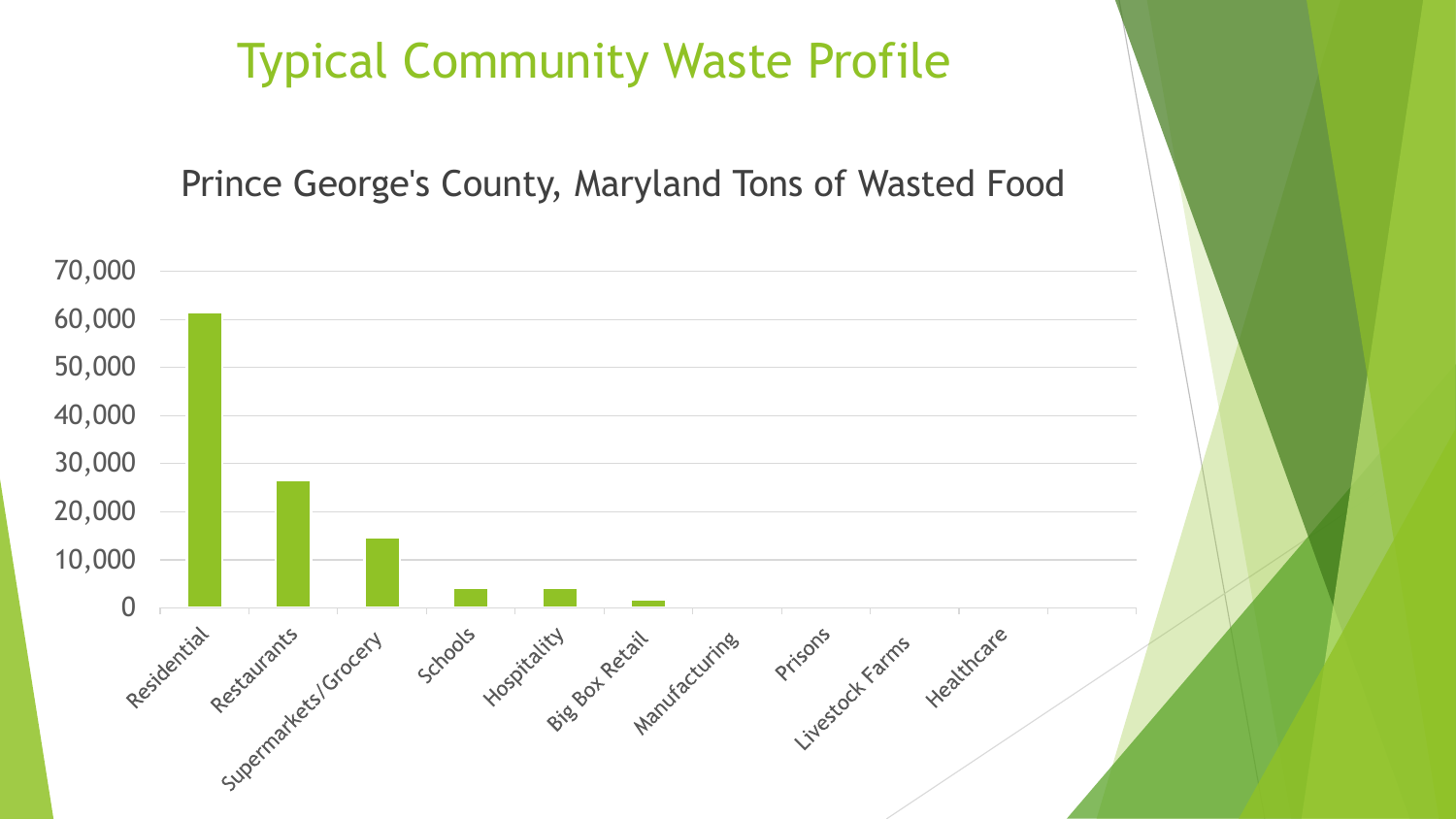#### Lehigh Valley, Pennsylvania Tons of Surplus Food Generated by Sector Healthcare Signal Recall Livestock Farms Residential Restaurants Residents International Manufacturing Schools wholesale Prisons . Tons of wasted food per year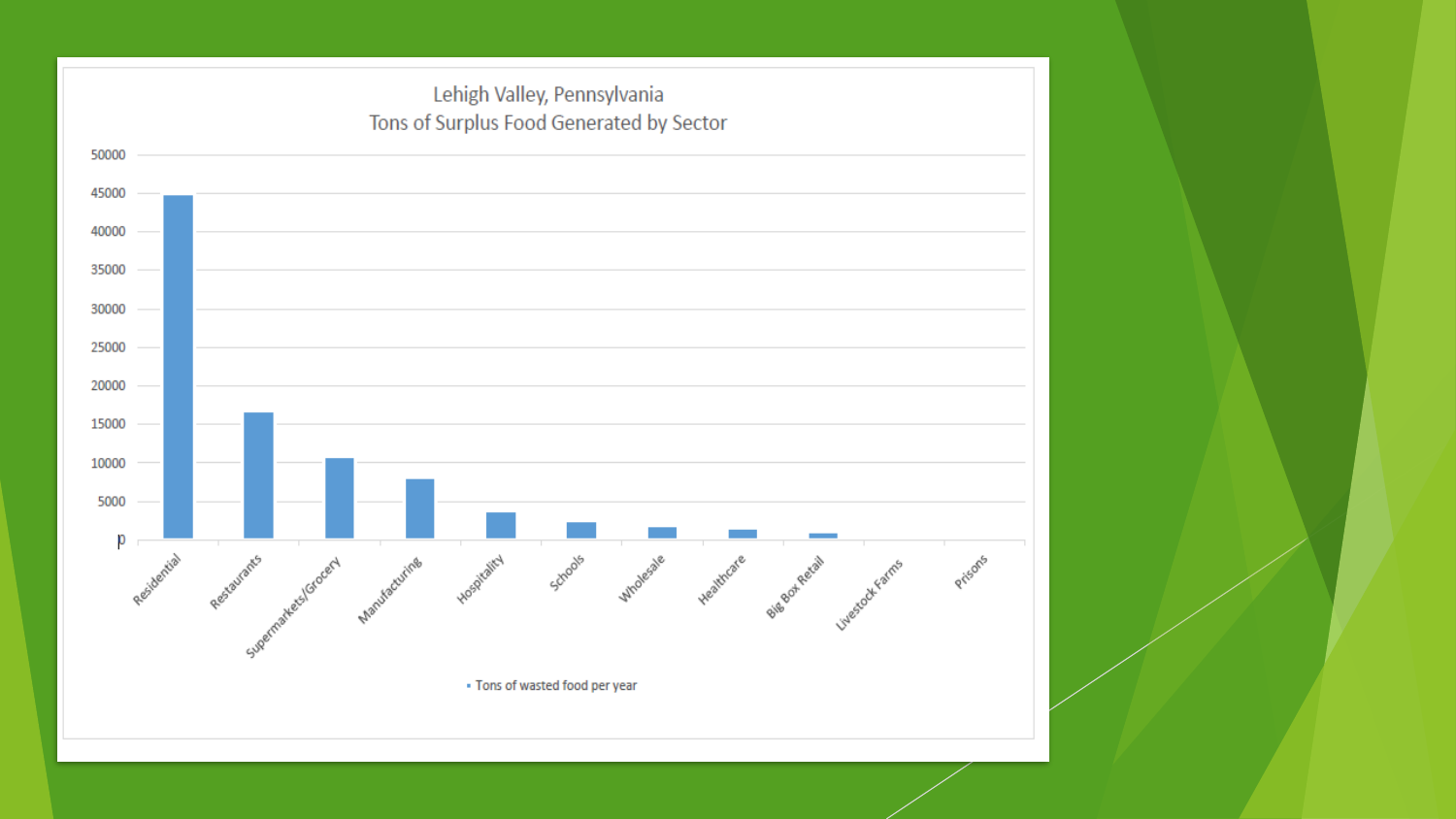Reach out even more if you believe consumers are a critical part of the solution

# Education

- ▶ Colleges
- **Faith-based groups**
- $\triangleright$  K-12
- Home composters
- ▶ Correctional facilities
- Farmers

## **Outreach**

- Hospitality food service
- **Food manufacturing**
- Supermarket
- **Hunger Relief**
- **Restaurants**
- $\blacktriangleright$  Institutions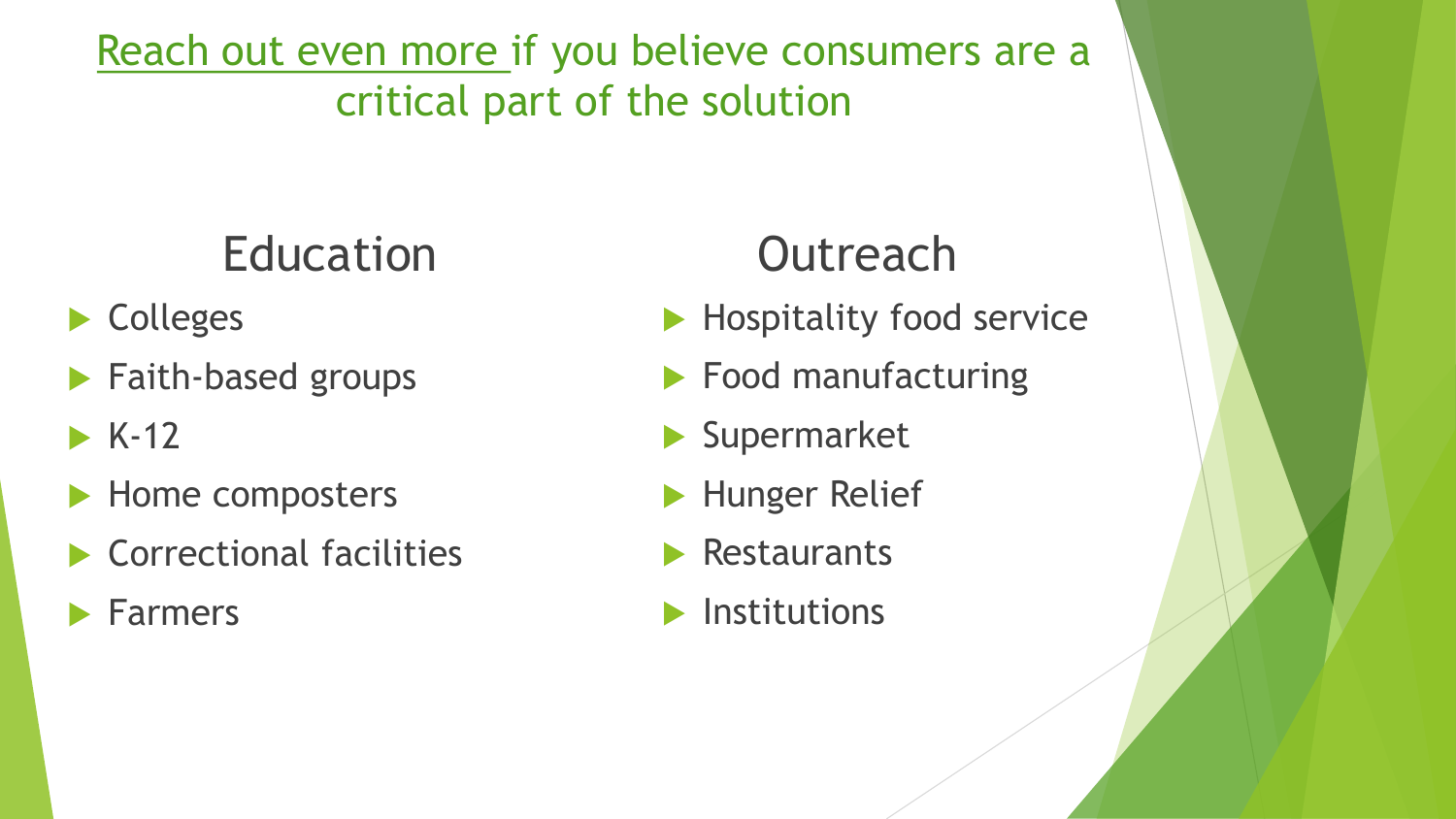Motivate through Our Collective Mission Driven Activities

### For Example:

- End hunger, improve nutrition, educate families
- Create food sector jobs and new businesses
- Reduce GHG emissions and water use
- Approve new policy and local implementing regulations

#### **Sustainable Surplus Food Systems**

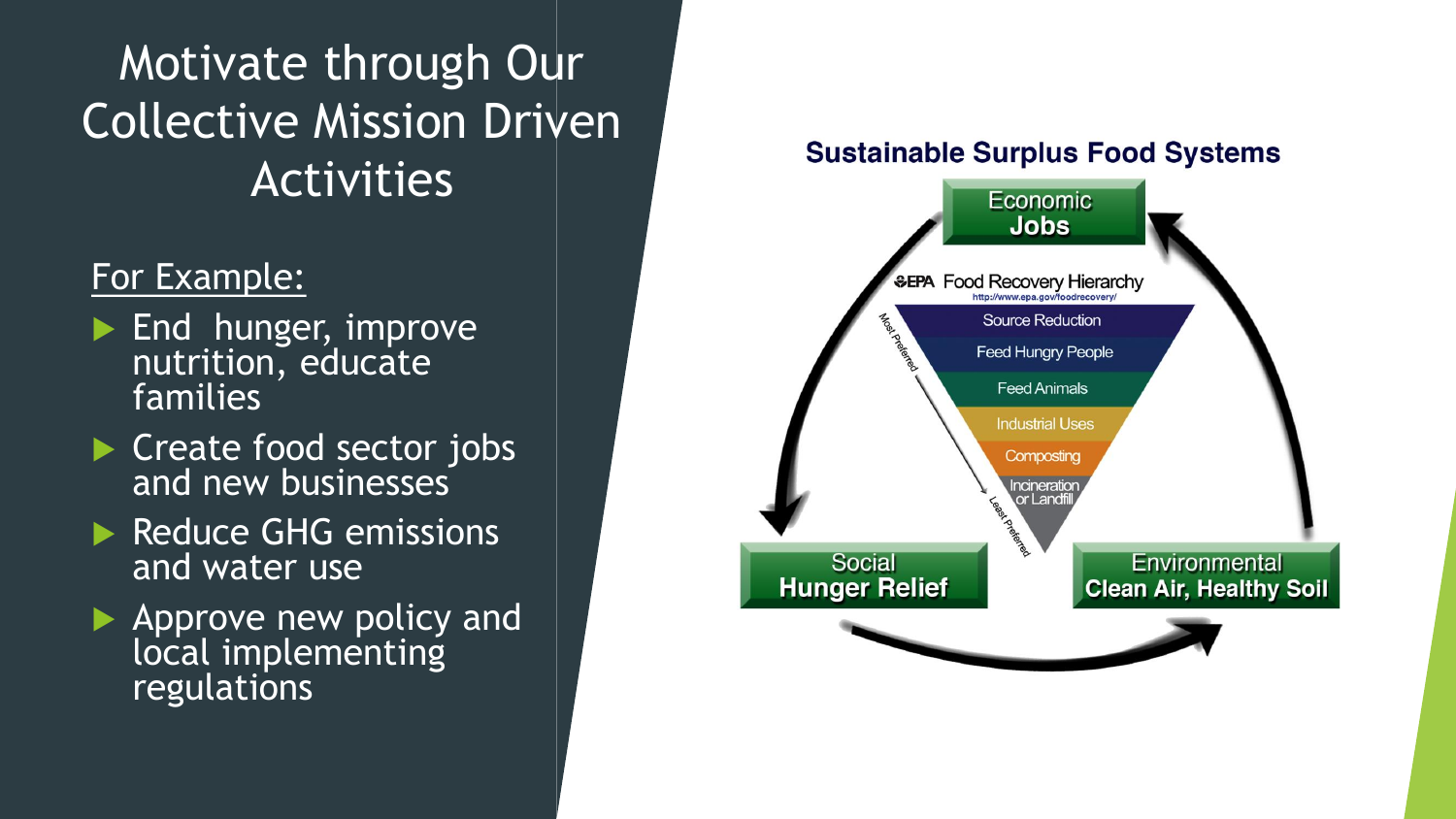# **40%** Farm Food Loss Estimates in Mid-Atlantic states

### Produce Losses

▶ Vegetables, Potatoes, Melons, Fruits and Nuts losses

## Prevention Solutions

- ▶ Gleaning
- ▶ Value-added products
- $\blacktriangleright$  CSA
- **Farm markets**
- **Discount retailers**
- Relaxed cosmetic standards

57,000 acres left unharvested, 40 percent of farms \$148,000,000 lost sales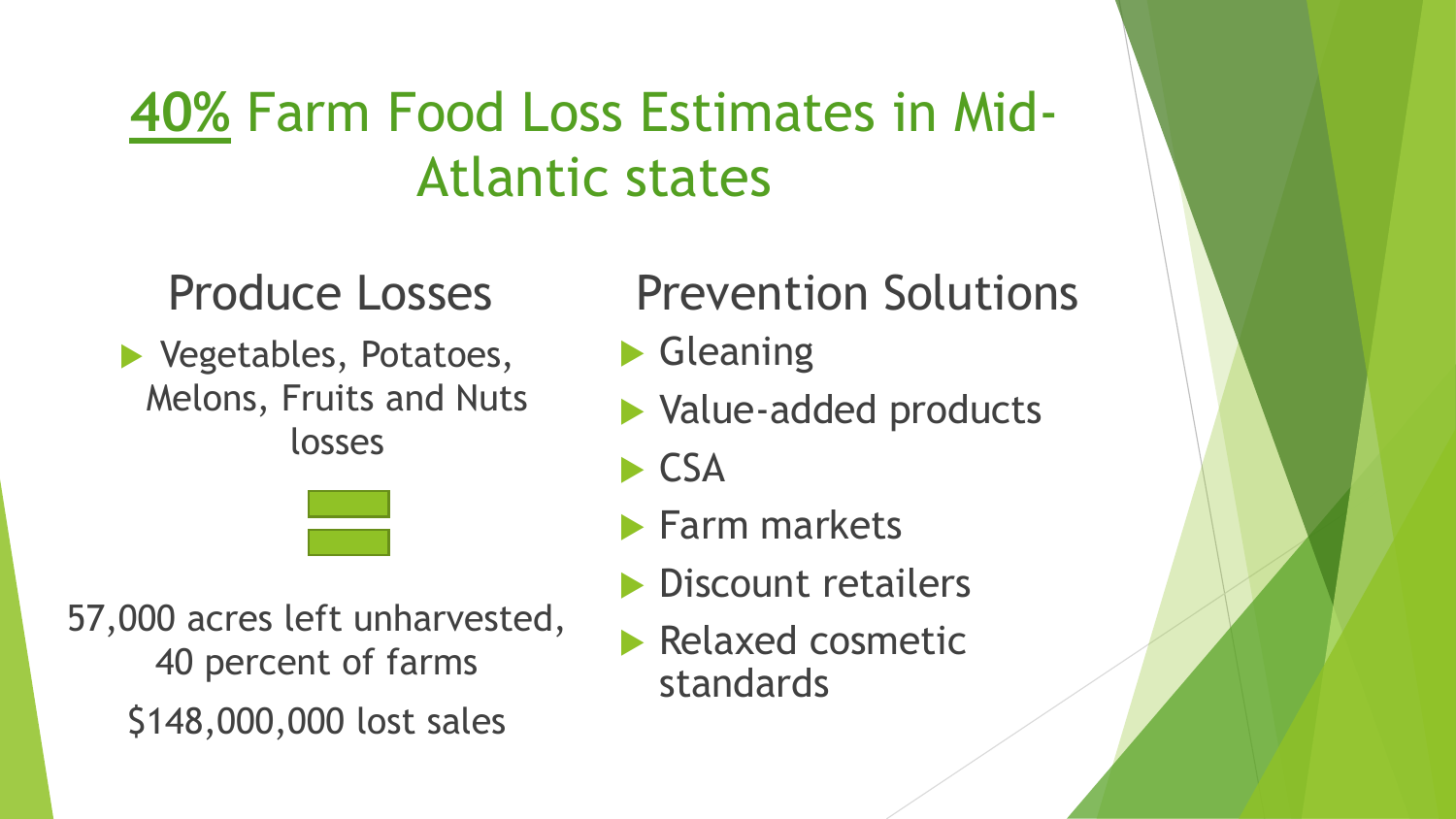# Commercial Surplus Food Estimates are Easier Now

| <b>Environmental Topics</b>            | <b>Laws &amp; Regulations</b><br><b>About EPA</b>                                                                     | Search EPA.gov<br>Q                    |
|----------------------------------------|-----------------------------------------------------------------------------------------------------------------------|----------------------------------------|
|                                        | <b>Sustainable Management of Food</b>                                                                                 | <b>CONTACT US</b><br><b>SHARE</b><br>⊠ |
| Sustainable Management<br>of Food Home |                                                                                                                       | <b>Excess Food Opportunities Map</b>   |
| <b>Basics</b>                          | On this page:                                                                                                         |                                        |
| Food Recovery Hierarchy                |                                                                                                                       | <b>Launch the Map</b>                  |
| Food Recovery Challenge                | • About the U.S. EPA Excess Food<br>Opportunities Map<br>• Using the Map<br>• Supporting Resources<br>• Related Tools |                                        |

About the 0.3. Et A Excess Food Opportunities **Map** 

<https://www.epa.gov/sustainable-management-food/excess-food-opportunities-map>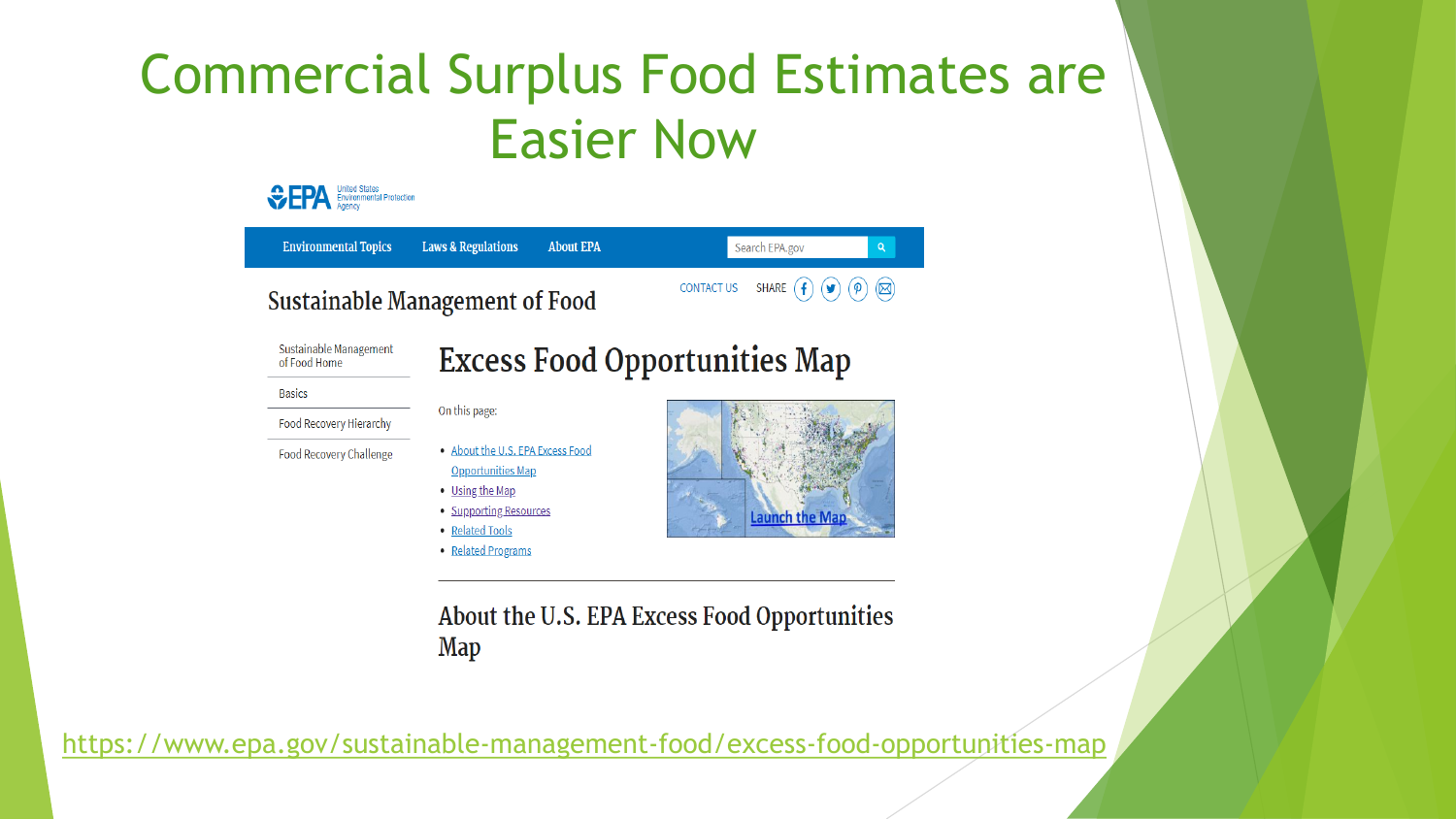Mapping Tool Examples Maryland's 100 Top Generators

**Supermarkets** 12,247 tons

**Manufacturing** 10,576 tons

Uses

**Feeding people,** composting, and animal feed

 Animal feed, new products